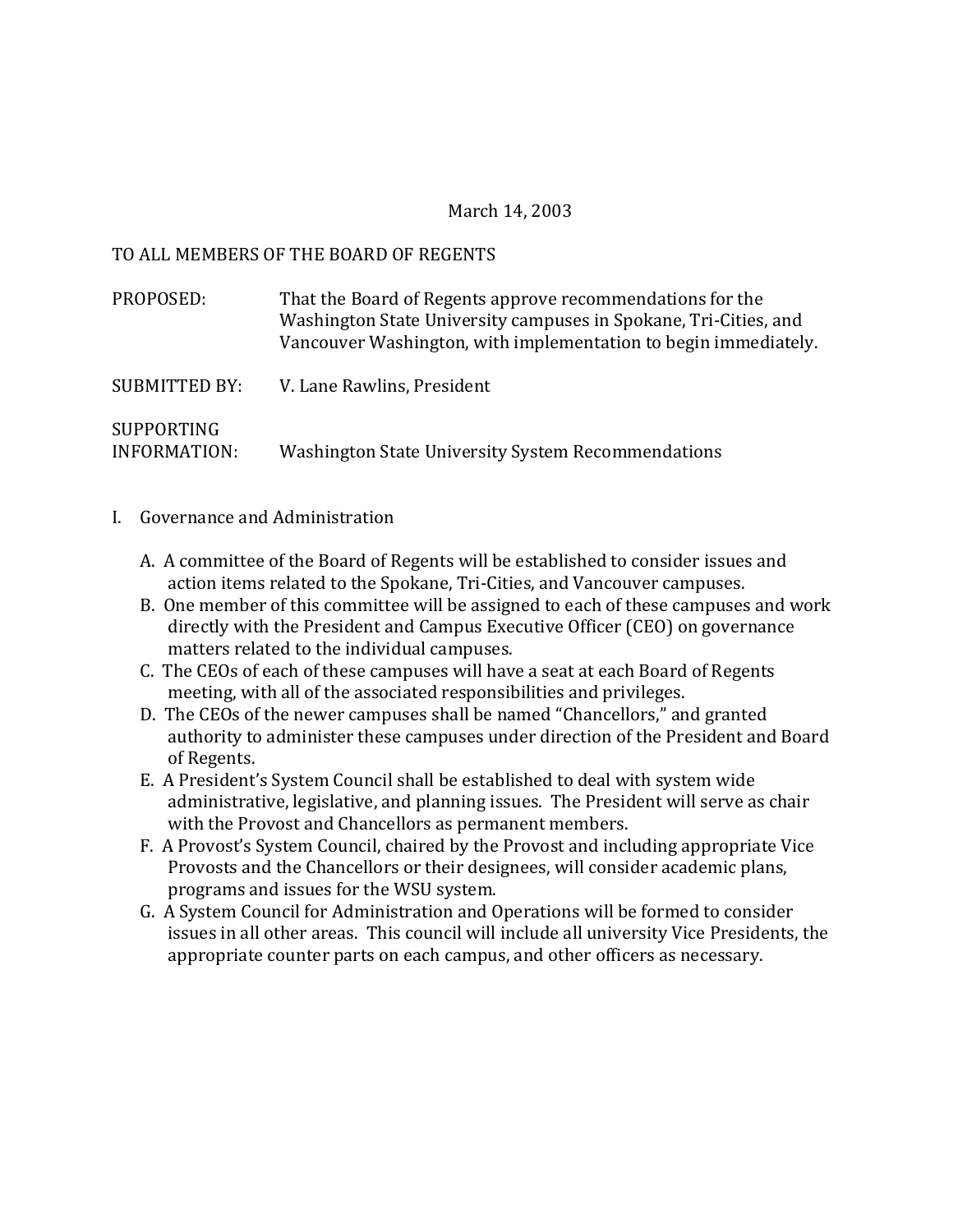Executive, Planning, Budget and Athletics Committee March 14, 2003 Page 2 of 3

### II. Academic Programs

The primary criteria for approving and evaluating academic programs will be quality. Secondary criteria include responsiveness to constituent needs and cost effectiveness. Accordingly a general principle of academic administration and oversight is that the administrative structure will serve the purposes of the program. The flexibility implied in this principle includes the options that:

- A. Academic units, including programs, departments, schools and colleges may be established and centered on any of the campuses in the WSU system.
- B. Academic program administrators may reside on any campus and have responsibility for programs on other campuses. More than one lead administrator may be appointed in the same discipline. Multiple departments or colleges in the same general area may be established on different campuses.
- C. Doctoral education will remain a system wide responsibility and not a function of location. Residency requirements for degrees should refer to residence at any WSU location. The graduate faculty shall be system wide and shall be responsible for the academic criteria and standards associated with graduate degrees.
- D. Academic programs and especially lower division coursework at the WSU campuses shall be closely coordinated with other institutions, particularly with community colleges in the communities or regions where these campuses are centered.
- E. A system wide administrator will be assigned responsibility for guiding the relationship between the various sources of academic credit within the WSU system including coursework on any campus, Distance Degree Program, learning centers, and other sources.

## III. Student Affairs

Specific recommendations for student affairs will be forthcoming. These will include proposals for efficiency and coordination in admissions, scholarships, recruiting, advising as well as recognition of the separate student bodies for each campus and reconstituting a system wide student council as a place where several, largely independent bodies, can work together on issues of joint concern.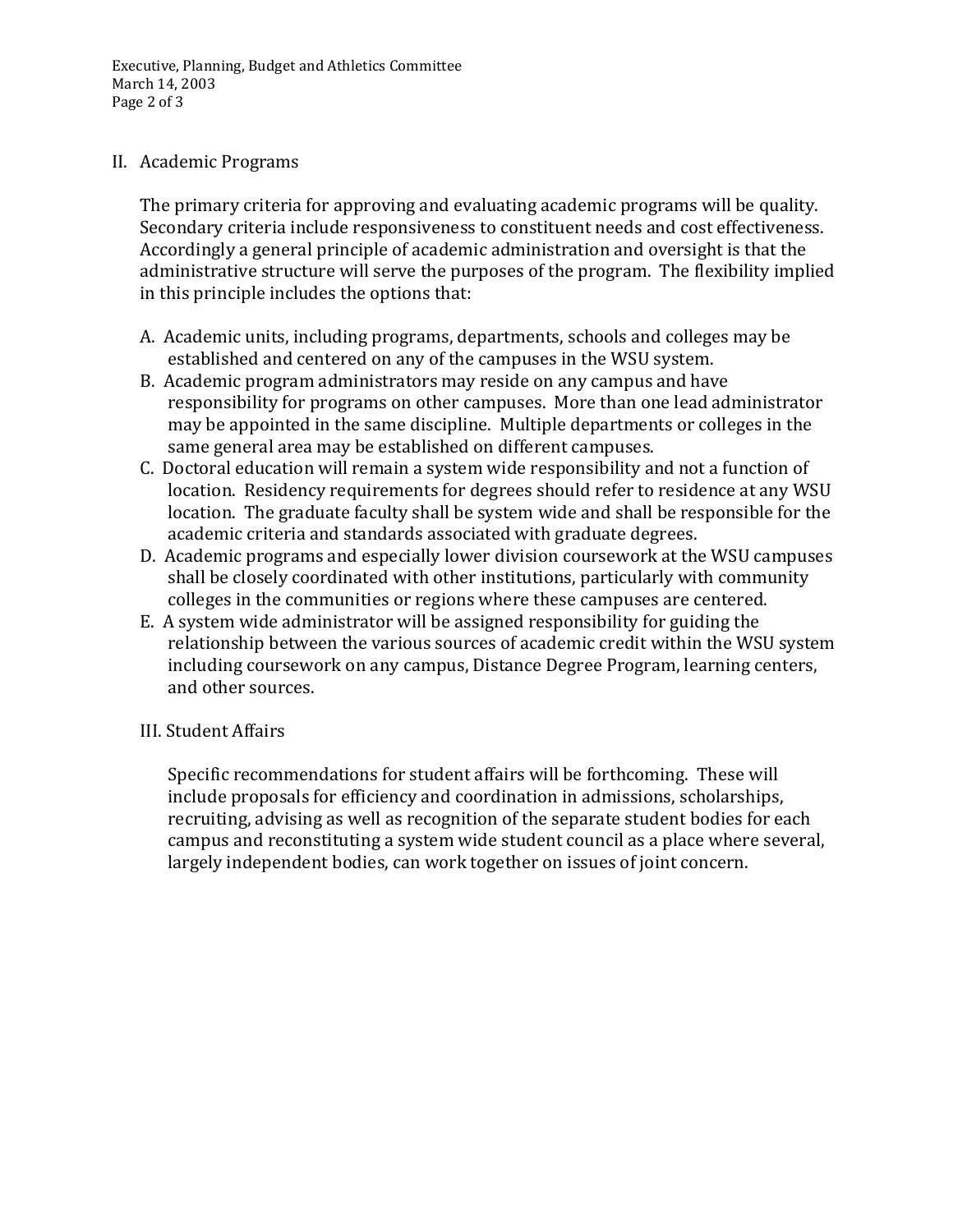Executive, Planning, Budget and Athletics Committee March 14, 2003 Page 3 of 3

### IV. Faculty Affairs and Faculty Governance

Recommendations in these important areas will be forthcoming through the cooperative efforts of the Faculty Senate and the Administration in close coordination with faculty from each of the campuses. The goals are to maintain standards of excellence while providing empowerment and enfranchisement of individual faculty that are not dependent on location.

### V. Unique Roles for Individual Campuses

### Spokane:

WSU Spokane is becoming a second location of the Pullman campus with emphasis on professional and graduate programs, especially in health care, design, and some management areas. We are proposing to accelerate that trend in the next few years and, over time, move to a single campus with two locations. As a reflection of this integration process we propose that the Chancellor of the Spokane campus also hold the university wide position of Vice Provost for Health Science.

### Vancouver:

Southwest Washington has less access to upper division and graduate education than any other portion of the state. It also lacks in local opportunities for educational and scholarly partnerships that can lead to economic and cultural stabilization and development. As a result WSU Vancouver campus has the challenge of needing to expand across the spectrum of academic programs. We are committed to making this expansion via additional and innovative partnerships with the local community colleges including special institutes. Because of the size and nature of the Vancouver community we expect greater autonomy through the creation of departments or other academic units in the mode suggested earlier.

### Tri-Cities:

The WSU Tri-Cities campus faces many of the challenges noted for WSU Vancouver. In addition it offers several unique opportunities for the WSU system. One is an opportunity to partner with the community for outreach to non-traditional populations. A second is the opportunity to develop innovative programs with the agricultural industry. Finally, this campus has a major role in the university's evolving strategic partnership with the Pacific Northwest National Laboratory and the development of centers of excellence in many scientific and technical areas of research and graduate education.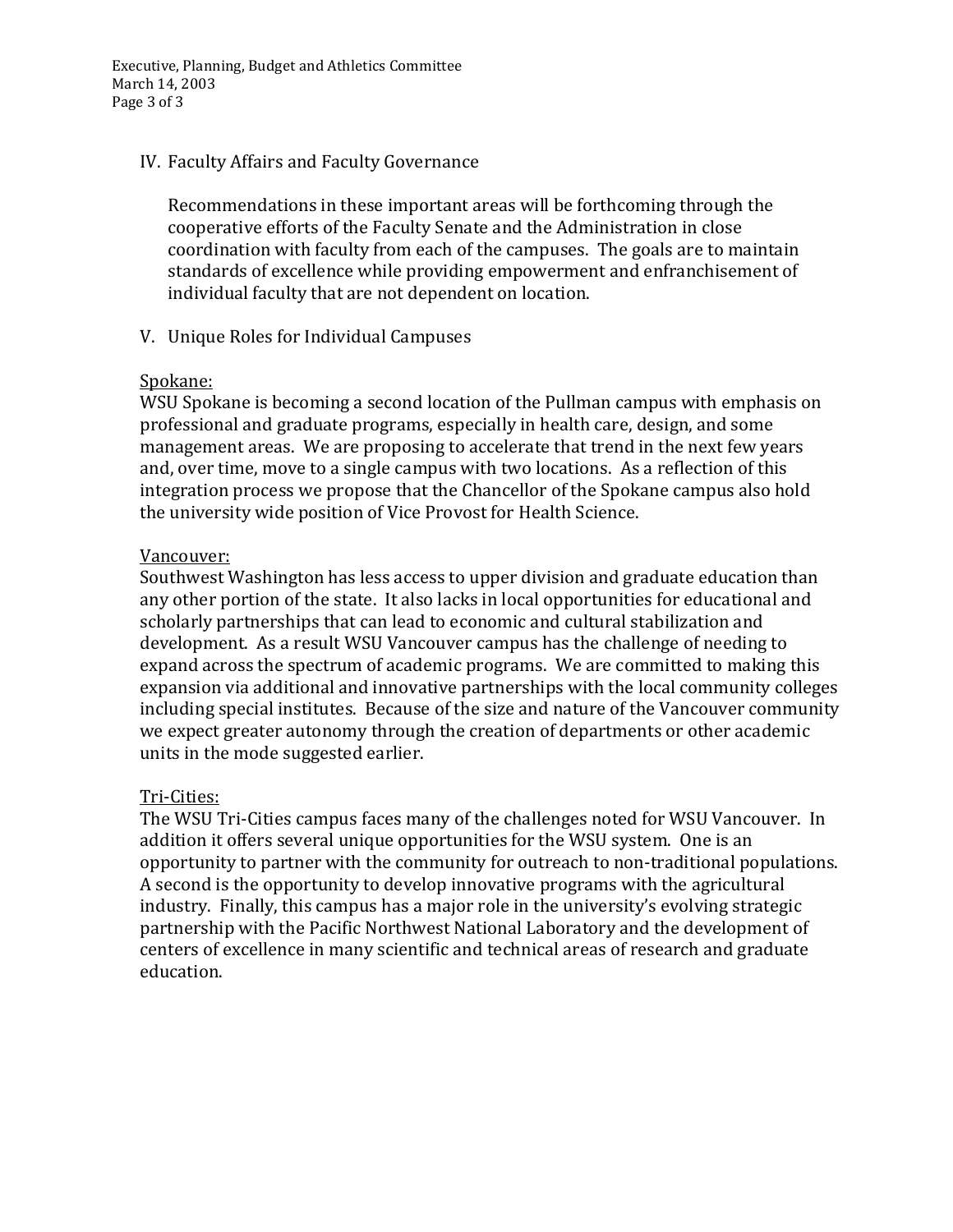## **Principles for Newer Campuses of Washington State University V. Lane Rawlins, President Robert Bates, Academic Vice President and Provost March 4, 2003**

This document is intended to provide rationale and detail for recommendations concerning the Washington State University System and the campuses of WSU Spokane, WSU-Tri Cities and WSU Vancouver proposed for adoption by the Board of Regents on March 14, 2003. Currently, and as subsequently modified, this document is anticipated to serve as a guide to the decision making of various university groups and administrators concerning the university-wide system, its individual campuses, and the relationships among them. It is expected to serve as a dynamic document that will be updated as the councils, recommended below, carry out the policy and planning tasks assigned to them.

## **Introduction:**

In the past dozen years the newer campuses of Washington State University have successfully expanded educational opportunities in the three important urban areas where they are located: Spokane, Tri-Cities, and Vancouver. They have also been instrumental in creating a sense of what is expected of WSU in these areas and have enlisted strong and active support for expansion and enhancement of those campuses.

After more than a year of study, which included community and university-wide participation, a report was drafted and submitted by a study committee appointed by the President and chaired by Dean James Zuiches. This report includes a number of specific recommendations, descriptions, and goals. After reviewing the report and holding additional discussions with university and community leaders, the President and Provost are forwarding the following observations and recommendations to the Board of Regents.

The recommendations follow the general outline of the report and are largely derived from the suggestions of the committee. In some cases we are making recommendations in areas not explored directly by the committee but emanating from discussions on the campuses or views from the community.

Some of these recommendations require action by the Board of Regents prior to full implementation but it is our opinion that all are within the legislated mission of Washington State University as well as that of the newer campuses and should not require additional legislative action. We recognize there are many details yet to be worked out and full implementation will require an extended period, but we recommend the process begin immediately upon acceptance by the Board.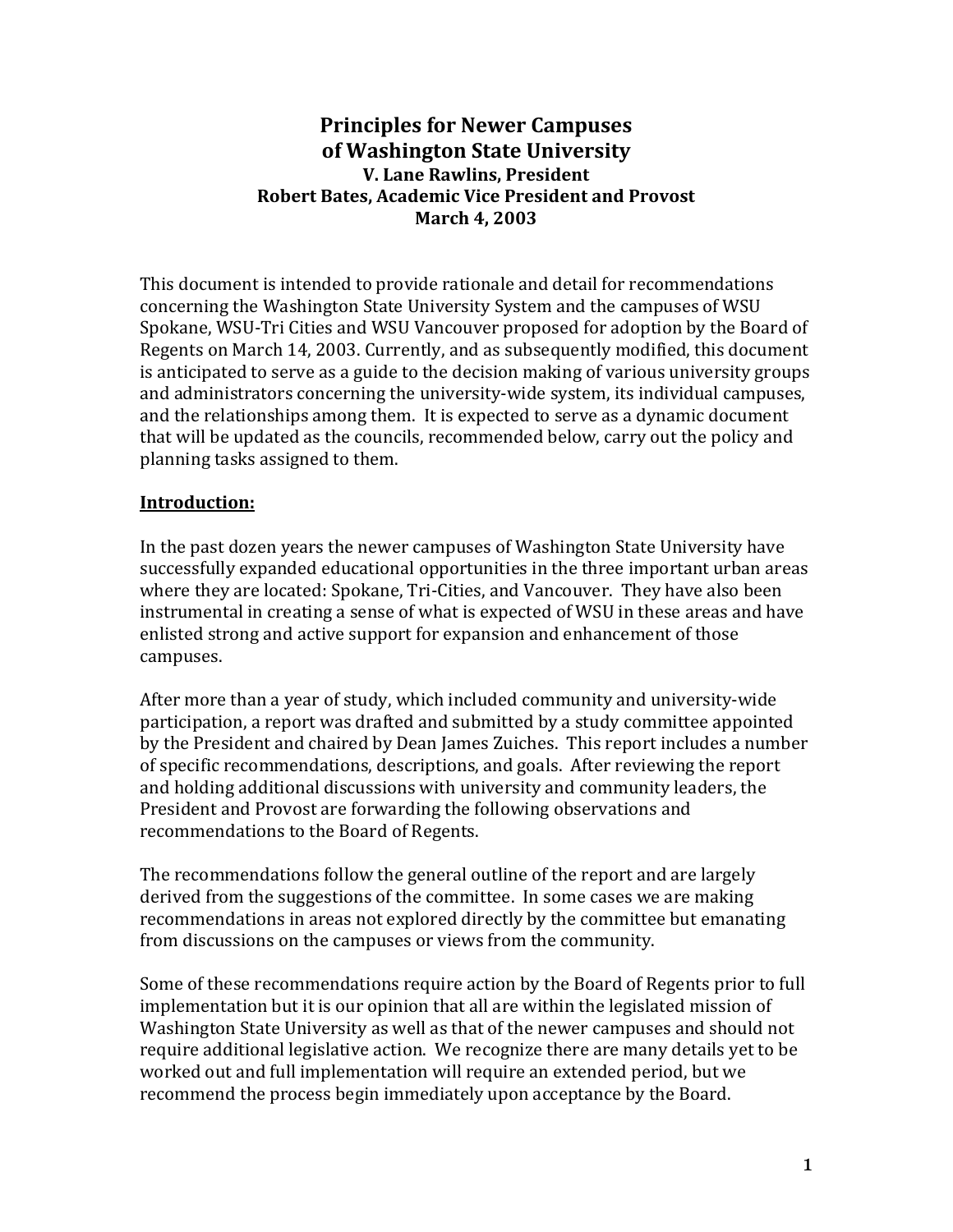## **Framework:**

We do not propose the general mission of the Spokane, Tri-Cities and Vancouver campuses be altered. That mission is a derivation of the general mission of the University and emphasizes quality program delivery to meet the needs of students located in the vicinity of these campuses. Special emphasis should be placed on the programs and activities that will contribute to the economic, cultural, and social climate of the communities where these campuses are located. We endorse the general principles for a multicampus university offered by Dean Zuiches' committee. Most important among these is the reaffirmation of our commitment to cooperation among the units of the university and excellence in everything we do.

It is appropriate to reiterate some of the key factors that underlie the recommendations:

- The overall mission of WSU remains the same: high quality teaching and research. The newer campus permit WSU to serve this mission in new ways and with additional constituents. Consequently, WSU is growing into a university "system" with campuses that are now large enough to be more autonomous in several ways without sacrificing quality or efficiency.
- There is a continuing and growing need for university-wide standards and communication, especially at the faculty level, in order to assure quality and allow all campuses to draw on the resources of the whole.
- As a system, the individual campuses can benefit from more representation in the university-wide governance process.
- In some areas there are efficiencies and savings from university-wide administration. We should carefully balance the tradeoffs between decentralization and efficiency with the goal of reaching the highest quality services at the lowest cost.

## **Recommendations:**

I. Governance and Administration

A. Board of Regents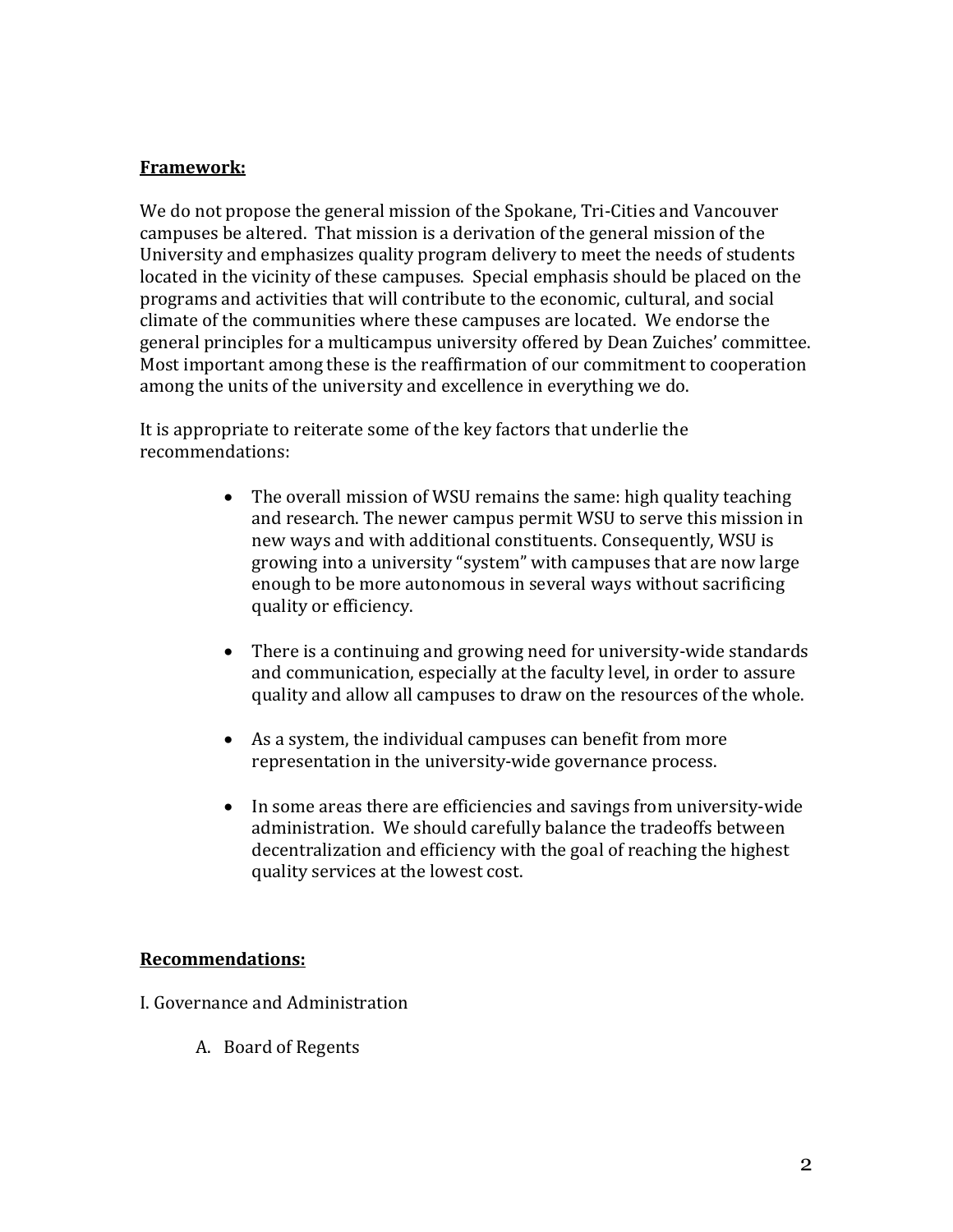- 1. It is recommended that one Regent be assigned to each campus to attend advisory board meetings and work directly with the President and Campus Executive Officer (CEO) on governance matters related to the individual campuses. The role and composition of the campus advisory committees should be reviewed.
- 2. The CEOs of the Spokane, Tri-Cities, and Vancouver campuses should have a seat at each Board of Regents meeting, with all of the associated responsibilities and privileges.
- 3. A committee of the Board of Regents should be established to consider the issues and action items related to the campuses. This committee will meet as necessary.
- B. Administrative Processes
	- 1. The CEOs of the newer campuses shall be named "Chancellors," and job descriptions will be reviewed to grant greater authority to administer these campuses under direction of the President and Board of Regents.
	- 2. A President's System Council shall be established, with the President serving as chair and the Provost and Chancellors being permanent members. Other administrators or staff may be appointed as necessary. The role of this council is to deal with system-wide administrative, legislative, and planning issues.
	- 3. A Provost's System Council shall be established, to be chaired by the Provost and include the appropriate Vice Provosts, and Chancellors or their designees. This council will consider academic plans, programs and issues for the WSU system.
	- 4. A System Council for Administration and Operations will be formed to consider issues in all other areas. This council will include all university Vice Presidents, the appropriate counter-parts on each campus, and other officers as necessary. It is anticipated that this council will have sub-councils specific to the general divisions of the university.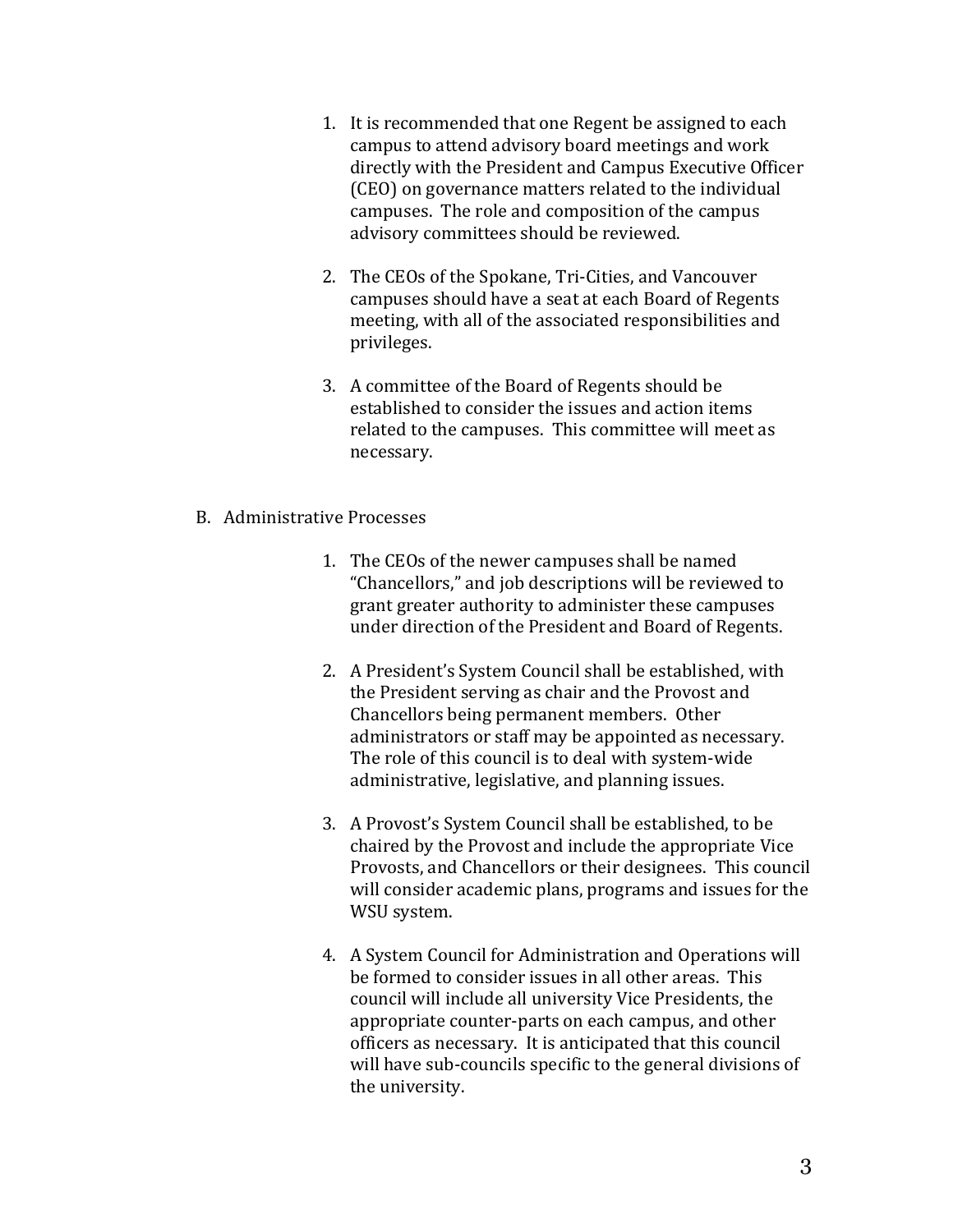## II. Academic Programs

- A. Academic units, including programs, departments, schools and colleges may be established and centered on any of the campuses in the WSU system. Proposals to establish these units should follow approval processes outlined in the Faculty Manual. Because we expect many of these proposals to be innovative, the Faculty Manual may have to be revised. The principles of quality and costeffectiveness should always prevail but must also allow maturation time for a program to reach expected costs. That time period should be stated in advance of program acceptance and based on sufficient data to warrant the expectation of future efficiency.
- B. Academic program administrators may reside on any campus and have responsibility for programs on other campuses. More than one lead administrator may be appointed in the same discipline. Multiple departments or colleges in the same general area may be established on different campuses when the circumstances suggest that this would be an effective structure.
- C. Doctoral education is a system-wide responsibility and is not a function of location. Residency requirements for degrees should refer to residence at any WSU location. The graduate faculty shall be system-wide and shall be responsible for the academic criteria and standards associated with graduate degrees.
- D. Academic programs and especially lower division coursework at the WSU campuses shall be closely coordinated with other institutions, particularly with community colleges in the communities or regions where theses campuses are centered. It is anticipated that qualified students will be able to enter the University at the time they enroll in a community college and have a WSU advisor assigned to them. It is also anticipated that WSU will reach agreement with community colleges to offer some lower division courses in selected majors. Similar agreements may allow some upper division courses to be offered by the community college.
- E. A system-wide administrator must guide the relationship between the various academic credit delivery methods within the WSU system including coursework on any campus, Distance Degree Program, Learning Centers, and other sources. This administrator will report directly to the Provost and be involved either as a member of the Provost's System Council or as staff to it.

The implementation of these recommendations will require changes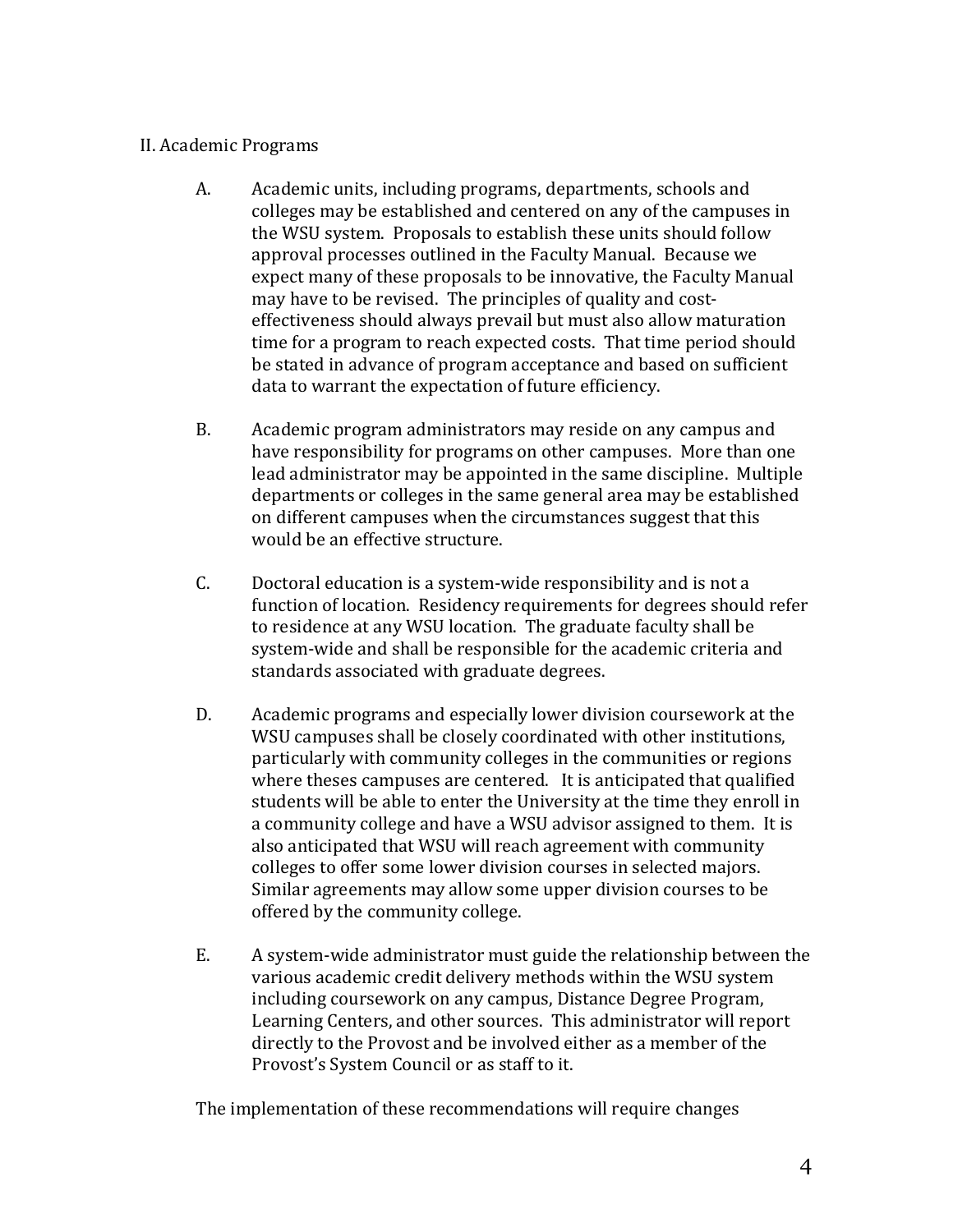in many policies and processes. We believe that a complete outline of these procedures can be developed within eighteen months of the adoption of these recommendations.

## III. Student Affairs

- A. Specific recommendations for student affairs will require additional discussion. Clearly, efficiency in admissions, scholarships, recruiting, advising, and other aspects of student affairs calls for coordination and integration. However, while it is feasible to maintain a single faculty across many campuses, it is not realistic to think of our multicampus student population as one student body. The different clientele of our campuses, the distances among them, and the development of local identities for the campuses, suggest that there are separate student bodies that should be recognized as such. While the total number of students on the Spokane, Tri-Cities, and Vancouver campuses is still a relatively small percentage of the total number of WSU students, the numbers are reaching levels sufficient to function effectively.
- B. We should review the allocation and level of student fees on each campus. Our campuses are different in character and fees may vary to reflect different student needs and concerns. A campus in a university town, such as Pullman, may require very different student support services, and different costs, than an urban campus. We recommend that a system-wide student council be reconstituted to determine which issues students might wish to address as a system. The council would not be a student governing body but a place where several, largely independent bodies, can work together on issues of joint concern.
- C. Another major issue is student recruiting. Given the difference among the campuses, recruiting will have a very different emphasis at each campus. Some coordination will be useful to prevent unnecessary competition, but the primary goal should be to recruit good students and offer them a great educational experience. The Character of the newer campuses suggests that recruiting will be increasingly campus specific. Students do not enroll in a system, they enroll at a campus.

## **Other Recommendations:**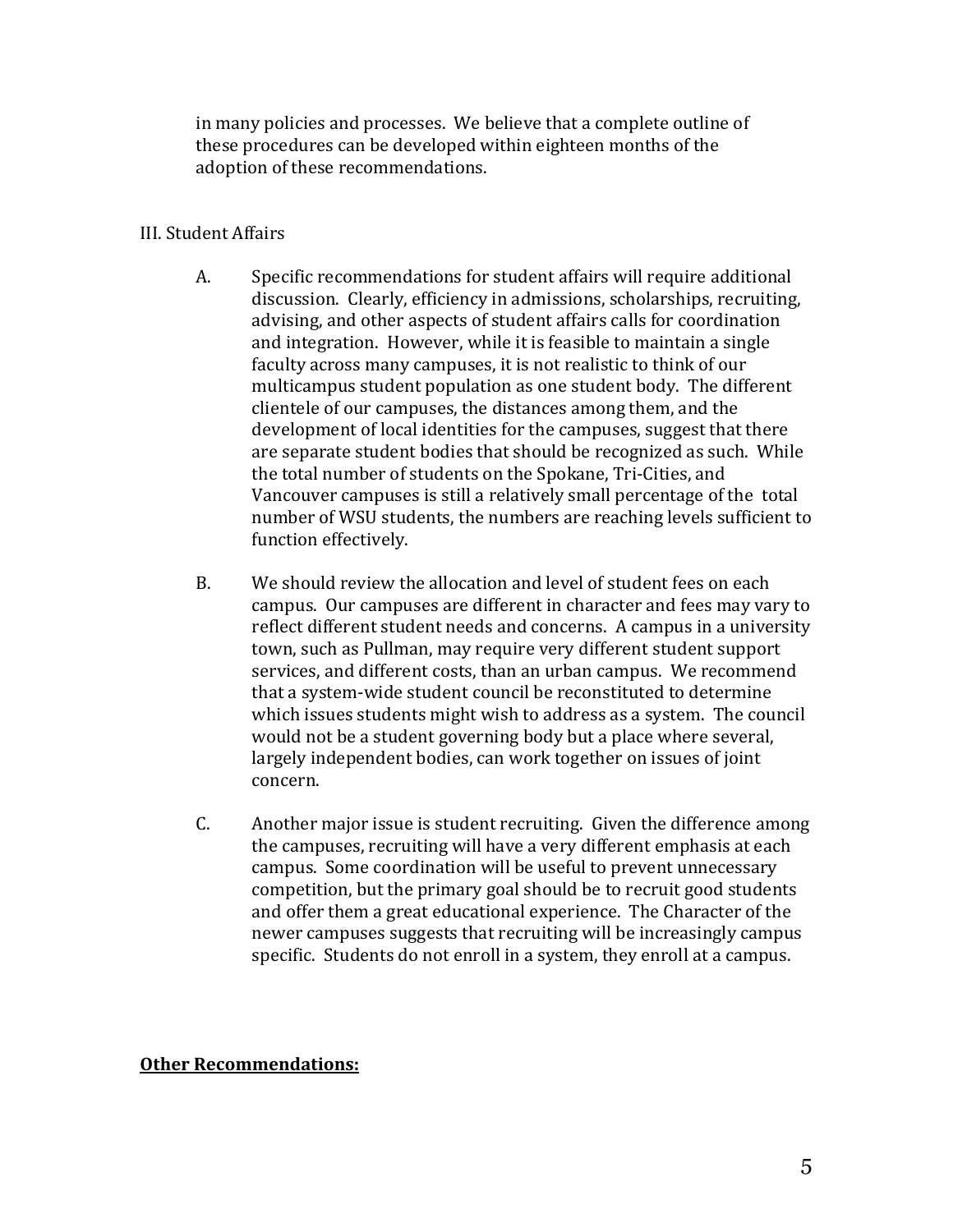Dean Zuiches' committee report outlines a number of other areas where details of relationships require clarification. In most of these areas more autonomy is likely to be effective, but some coordination can lower costs and improve quality, especially in advancement, fundraising, information technology, marketing, interaction with cooperative extension, and planning and budgeting. Again, the details for longerterm relationships should be completed in an eighteen-month period and, where necessary, brought to the Board of Regents for approval.

Faculty governance in the Washington State University System is one of the most important developments. The Faculty Senate is addressing these issues and will have recommendations. The goals are to maintain standards of excellence and provide empowerment and enfranchisement of individual faculty that is not dependent on location.

### **The Three Newer Campuses - Different Futures**

The three newer campuses will continue to have very different identities. Too often we group them in our evaluation or comment. However, as they have evolved, they play very different roles in the higher education system in the state of Washington and in the communities where they reside. These roles should be recognized in our planning for the future.

## **Spokane**

The role of the Spokane campus is primarily in professional and graduate education. The needs of place-bound undergraduates that we are addressing in Vancouver and Tri-cities in cooperation with the community colleges, is largely met in Spokane by Eastern Washington University. In a very real sense, WSU-Spokane is becoming a second location of the main research campus with emphasis on some professional and graduate programs, especially in health care, design, and some management areas. We are proposing to accelerate that trend in the next few years. This will involve developing more programs, especially in the health and design disciplines, and increasing the support courses necessary to advance these areas and others as the need of the university and community dictate. We expect more graduate students and programs will be located in Spokane. Because of the greater proximity to Pullman and the program development in Spokane, more joint research, graduate education, and outreach exists than among the other campuses. We propose to take steps to further integrate those processes and, over time, move to a single campus with two locations. As a reflection of this integration we propose that the Chancellor of the Spokane campus also hold the university-wide position of Vice Provost for Health Science. This person will be key to both the development of Spokane and the health science programs throughout the WSU system.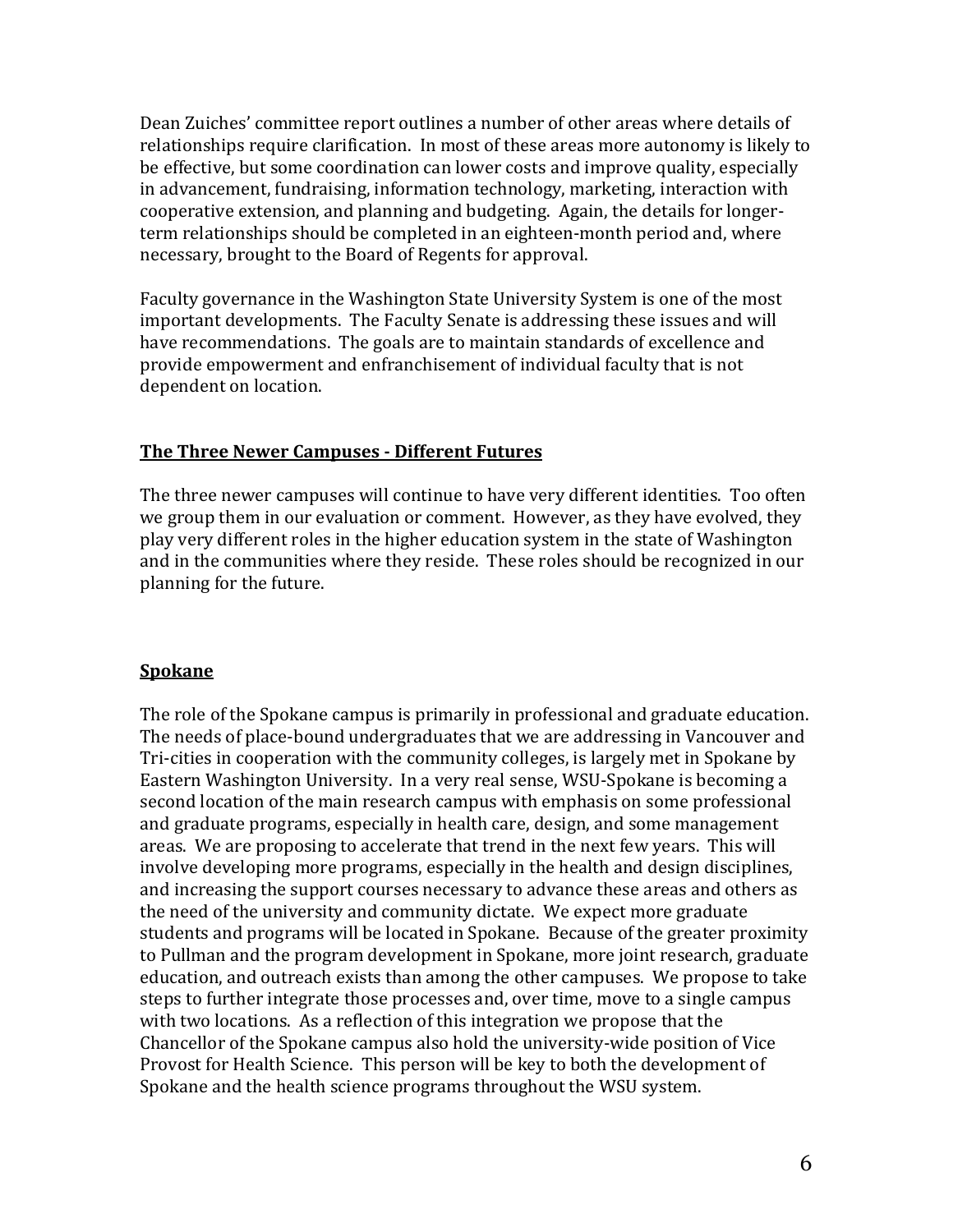### **Vancouver**

This campus is the only viable option for students who want a bachelor's or graduate degree but who cannot leave the southwest Washington area. In order to meet the considerable needs in this vibrant community, WSU Vancouver must continue to expand offerings in the basic arts and sciences and provide professional education options that are viable. In some cases this means that they must find methods to strengthen the undergraduate curriculum by meeting the needs of freshmen and sophomores. This can be accomplished by working with community colleges. However, the current model of transferring only after attainment of the AA degree is insufficiently attractive to many students, especially the very best students in technology and science. This is currently a critical issue for the future of WSU Vancouver. We support the development of special institutes, a more flexible transfer relationship, and other approaches to addressing this problem.

WSU Vancouver is also reaching a level of enrollment in some areas where we should consider greater autonomy through the creation of departments in the mode suggested in earlier recommendations. The concentration of faculty in key areas and the flexibility to develop innovative and interdisciplinary programs are likely to make WSU Vancouver a destination campus in the next decade.

**Tri-Cities** The WSU Tri-Cities campus is critically important to the economic diversification of one of the fastest growing and changing areas of the state. There are numerous opportunities for collaboration with area community colleges, the Pacific Northwest National Laboratory (PNNL), Hanford contractors, school districts, agribusinesses, and other local organizations, both public and private. At the undergraduate level community involvement is needed in order to take some risks with new programs and to reach out to rapidly growing non-traditional populations. This may require some innovative approaches. Continuing to expand and enhance the relationship with Columbia Basin College is a key to meeting the higher education needs of the region. Some degree programs not offered elsewhere in the system may be developed at WSU Tri-Cities in support of the region's agricultural industry or related to the work at Hanford and other associated operations. Three elements appear to be key to the future of the Tri-Cities campus.

- 1. A seamless program from high school graduation to bachelor's degree—in cooperation with Columbia Basin College.
- 2. Special programs to meet the needs of local under-represented groups.
- 3. System-wide development of graduate and technical education in collaboration with PNNL and other major organizations with capacity to assist in research and graduate education. This